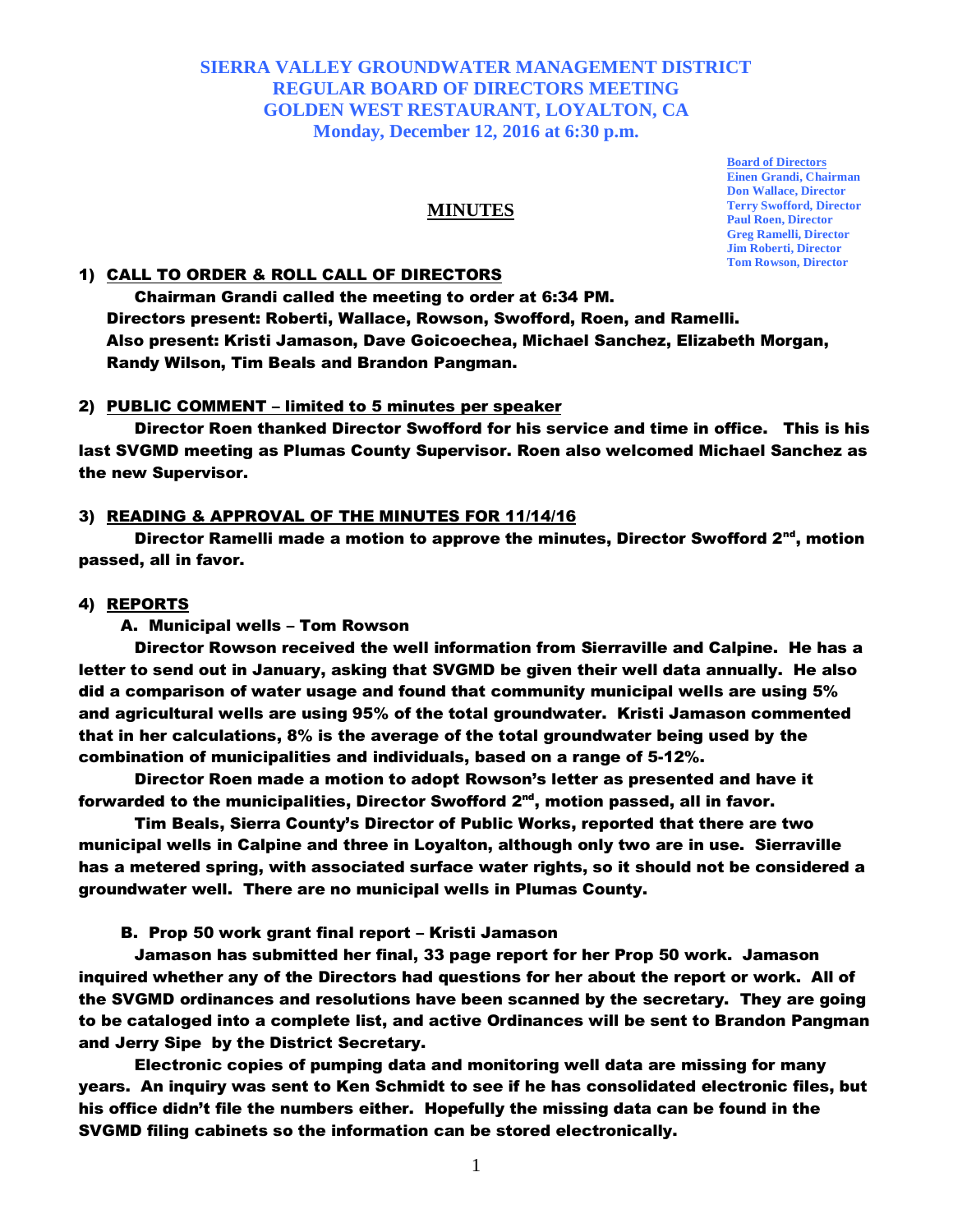DWR is trying to validate an evapotranspiration model and has requested actual agricultural applied water (surface and groundwater) from Sierra Valley for water year 2013. SVGMD might be the only Basin that has the actual data.

1. Timing and contents for UC Davis/GW model and Burkhard Bohm/Recharge workshops

Burkhard Bohm offered to hold the recharge workshop on January 18<sup>th</sup> or the 20<sup>th</sup>, where he will also be able to present on his forest-water balance study. The majority of the directors asked for the date of the  $20<sup>th</sup>$ ; the secretary will work on securing a meeting place and putting out notices. Jamason handed out potential questions for Dr. Bohm and for the UC Davis team to answer, if possible, during these workshops, some of which were identified by the Board in previous meetings (on file). Grandi wants to know about recharge areas (e.g. natural vs. purposeful flooding/banking).

Director Roen made a motion to hold the public workshop on January 20<sup>th</sup>, Director Roberti 2<sup>nd</sup>, motion passed, all in favor.

C. Building/Planning Department large-capacity well permit requirements letter

Jerry Sipe, Plumas County's Director of Environmental Health, informed Kristi Jamason that he cannot use the letter as it was written at the last meeting because SVGMD does not have an ordinance or policy in place that sets clear requirements for approving well applications. Chairman Grandi acknowledged there are many issues that need to be addressed, such as fringe areas, replacing old wells, and how to make sure decommissioned wells are not in use. Sipe's responsibility is ministerial; he isn't allowed to say no to a well applicant unless the District has an ordinance in place.

Brandon Pangman, Sierra County's Assistant Director of Planning and Building, shared that the 1982 Sierra County Code ordinance states that Sierra County cannot approve a well application without SVGMD approval. This new SVGMD letter involves significant changes. In 2013 SVGMD sent a very similar letter, but it simply required a meter on all new wells pumping 100+ gpm. Instead of consulting with SVGMD, the procedure for the past several years has been that Sierra County issued well permits and then notified the District via email of that permit issued. With County and Health Departments fees, this process around \$460 and could be completed within a few days. Now, however, the new November 2016 letter states that SVGMD needs to approve well applications and that applicants need a hydrology report from Ken Schmidt. In addition to paying the County fees and Health Department fees, this would mean applicants are now responsible for the added expenses of a groundwater evaluation report, purchasing a well meter, a meter installation fee, and the annual \$200 meter fee.

Director Grandi noted that the meters are only for wells that are capable of pumping 100+ gmp, but the wording could be changed to say "intended" instead of "capable" since that is unknown before the well is actually drilled. When the letter was first drafted it also included the 6" casing requirement, which would help determine the purpose of the well being drilled. The intention behind the well evaluation reports was to provide the expertise SVGMD Directors need to make a decision on whether or not to approve new well applications.

Director Roberti commented that the overall goal of monitoring new wells being drilled is that SVGMD needs to meet the groundwater requirements set by the state of CA. If this basin goes below the baseline being set by CA guidelines (currently modeled on January 2015 levels), the basin could be put on probation and will be in danger of the state taking over control. SVGMD needs a geohydrology report to determine the critical areas in the Sierra Valley. Jamason commented on the importance of having supporting data and had

2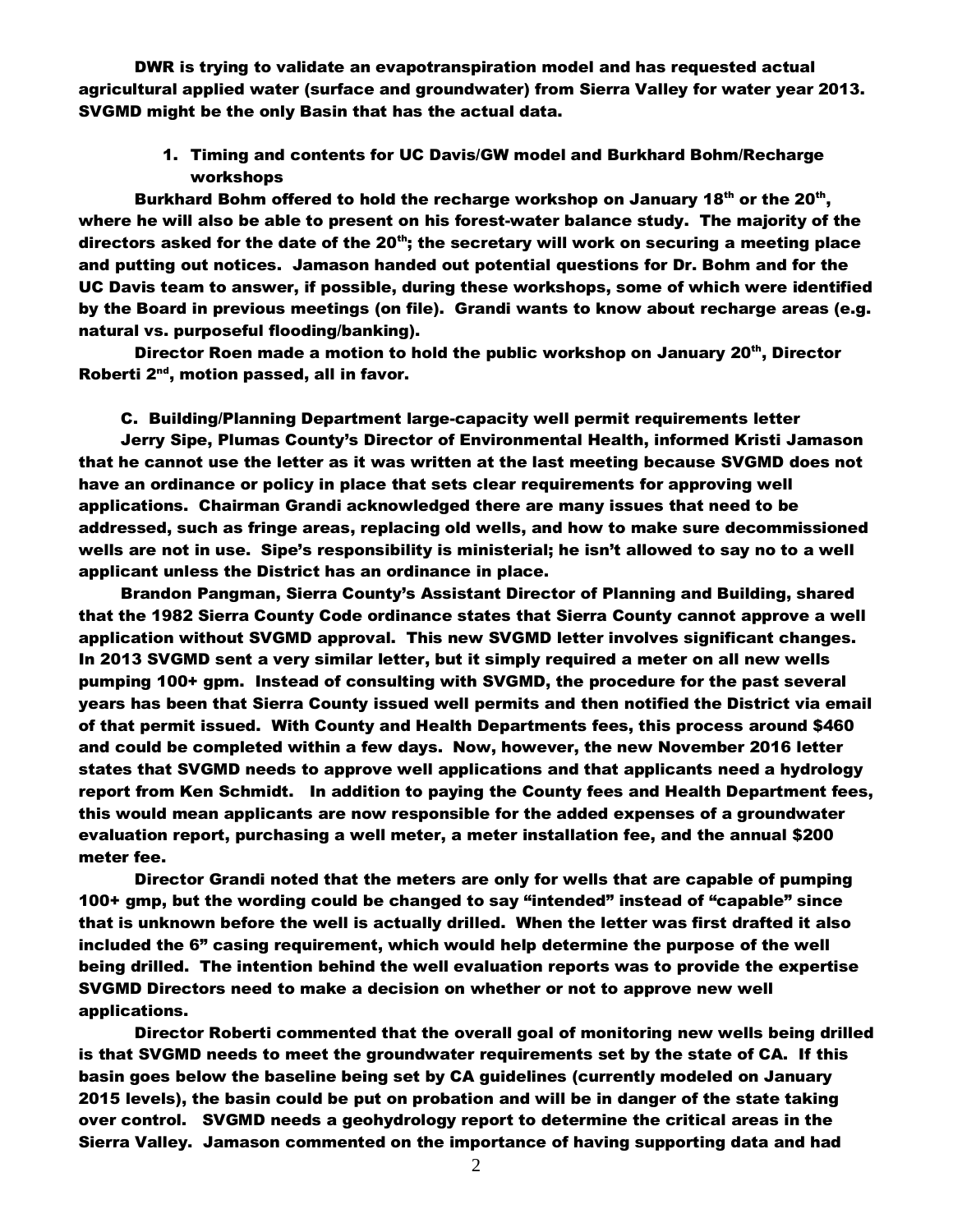graphs on hand showing the decline of water levels in concern areas like Vinton, Loyalton and Beckwourth. She agreed that SVGMD needs policies in place to support why the board will or will not approve a well application.

Tim Beals stated that the legislation is very clear that all well applications within Sierra County must be sent to SVGMD, and the District has the authority and responsibility to approve them. He suggested that everyone drilling wells needs to be registered and metered. That would be less expensive and less time consuming than requiring each applicant to have a groundwater evaluation report done by the hydrologist. It would also be worthwhile to have the data from all of those meters. Beals also noted that SVGMD has been collecting data since its formation and that judgement calls should suffice for many of the areas that are not a concern.

Dave Goicoechea suggested that Plumas County look and see if their legislation matched Sierra County's policies, which would help align the application process within both counties.

Pangman summarized that Sierra County will be sending all well application to SVGMD for approval. They will send the form that is used by the Health Department, as well as the plot plan via email to SVGMD. The secretary will notify Director Grandi of each application. If the proposed well is in an area of little concern, the application can be approved via email. If, however, the well is going in an area of concern or Grandi notices another problem, SVGMD can wait on approval until further investigations have been made.

D. Supplemental Billing for parcel fee charges

Plumas County doesn't do supplemental tax billing so the District cannot increase parcel fees that way. We will wait until next year's tax roll to increase those fees.

### E. Technician report - Jay Huebert

Huebert was absent, but sent the monitoring wells report (on file) for the Directors. The report shows depth-to-groundwater data for all of the monitoring wells from September, October, and November 2016, as well as deep well data from 2011-2015 November readings.

#### 5) DISCUSSIONS/ACTIONS

A. Large-Capacity Well Management Charge ordinance This ordinance was passed at the special meeting.

### B. Large-Capacity Well Management Charge informational letter approval

Director Roen made a motion to accept the letter as amended, Director Ramelli  $2^{nd}$ , motion passed, all in favor.

#### C. Large-Capacity Well Permit Review

1. Ken Schmidt – Groundwater Supply Evaluation Requirements

Chairman Grandi and Director Roberti have consulted with Ken Schmidt on whether a different supply evaluation process is needed for large-capacity wells. Schmidt's recommendation is that proposed wells within the sub-basins will not require an evaluation because those are already known areas of overdraft. Areas outside of the sub-basins, as well as the fringe areas around those sub-basins, however, should require an evaluation to determine the effect on the water table.

2. Create committee to draft new well permit requirements

The purpose of this committee will be to work on the well application letter for the Counties, as well as the ordinance. The committee consists of Chairman Grandi, Director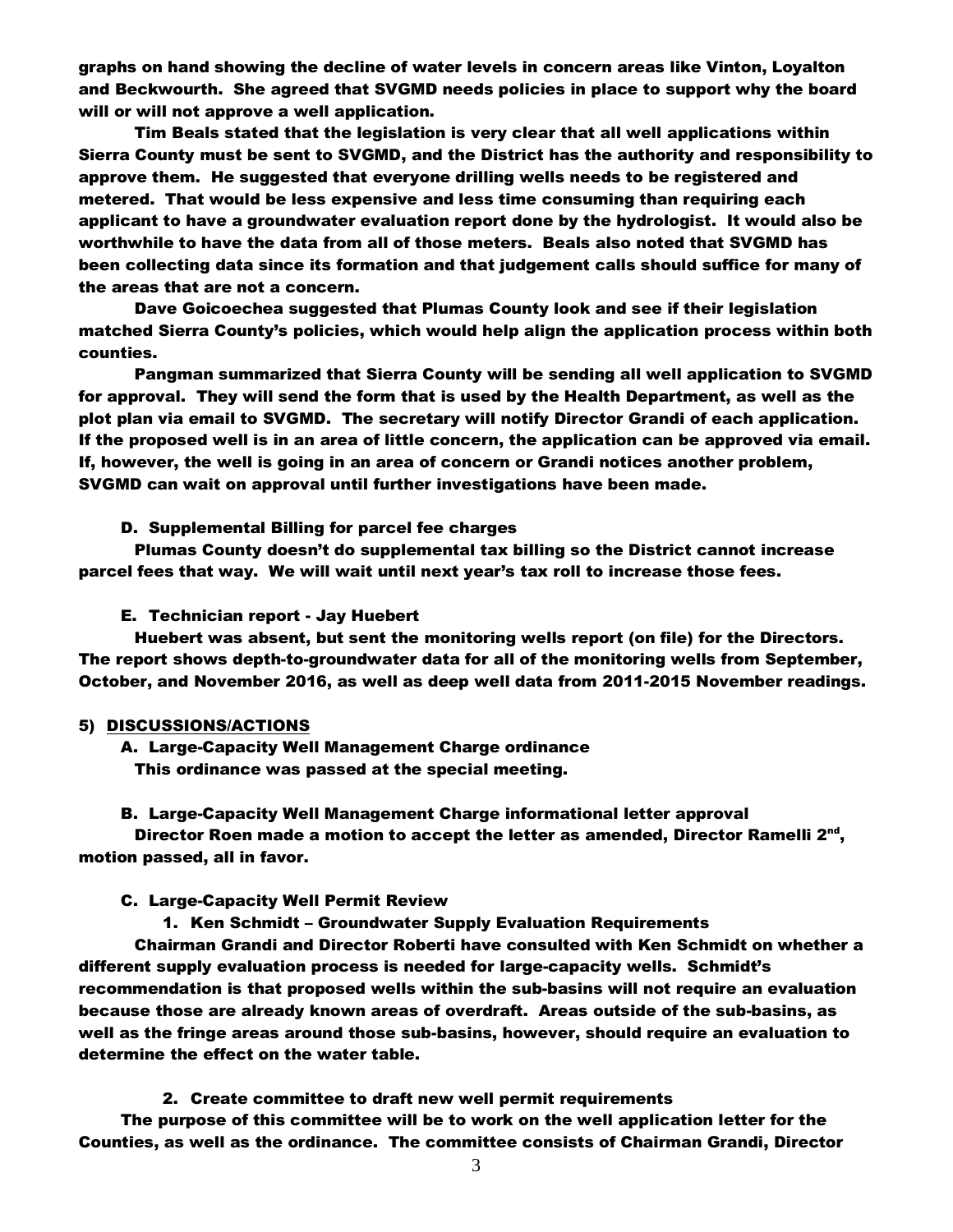Roberti, Director Ramelli and the secretary. They would like to meet with Tim Beals, both County Health Departments and the Counties' Planning Departments.

## D. SVGMD website recommendations – Kristi Jamason

### 1. Create committee

Due to the late hour of the meeting, this agenda item was tabled until the January meeting.

## E. GSA formation

1. Boundary discrepancies

Kristi Jamason shared there are five public supply wells within the sliver of the Sierra Valley Basin outside district boundaries. All of the contacts she has consulted with say the state \*might\* not put this basin into probationary status if the sliver area does not have a Groundwater Sustainability Agency (GSA), but there's no guarantee. It's recommended that SVGMD form the GSA for the area within District boundaries and Plumas County form the GSA for the ~455 acres outside the District.

# 2. DWR Facilitation funding opportunity – Kristi Jamason

In May 2015, the District received a letter offering facilitation services. Jamason has been investigating these services based on six areas of support that she has identified. The opportunity doesn't provide funding, but it provides contracted facilitators to help Districts like SVMGD. They would be able to help create an MOU, make recommendations on funding issues, help with the large-capacity well ordinance, and GSA formation. Jamason has begun filling out the application form and will give copies to Chairman Grandi, Director Roen, Tim Beals, Jerry Sipe and Randy Wilson.

# 3. Plumas County MOU

Randy Wilson, Plumas County Planning Directory, reported that Plumas County is open to an MOU for joint basin management and development of the Groundwater Sustainability Plan as long as the District initiates it. Craig Settlemire (Plumas County Counsel) would have a conflict of interest representing both the County and the District and would therefore ask that Sierra County Counsel draw up the MOU. Jamason pointed out that the MOU does not need to be executed prior to GSA formation.

F. Resolution to approve final Feather River Integrated Regional Water Management Plan (IRWMP) – Jim Roberti and Kristi Jamason

Director Roen made a motion to approve the Feather River Integrated Regional Water Management Plan resolution, Director Swofford 2<sup>nd</sup>, motion passed, all in favor.

# 6) CORRESPONDENCE LOG

# A. Waterfind USA

A software company that helps with GSA and SGMA from formation through operation.

- B. Sierra County Crystal Rust
	- 1. new domestic well application in Calpine

### C. USPS envelope return

The USPS envelopes purchased in June for the 218 Election are past the return date for a refund, but USPS has approved an exchange for other items from the USPS online store.